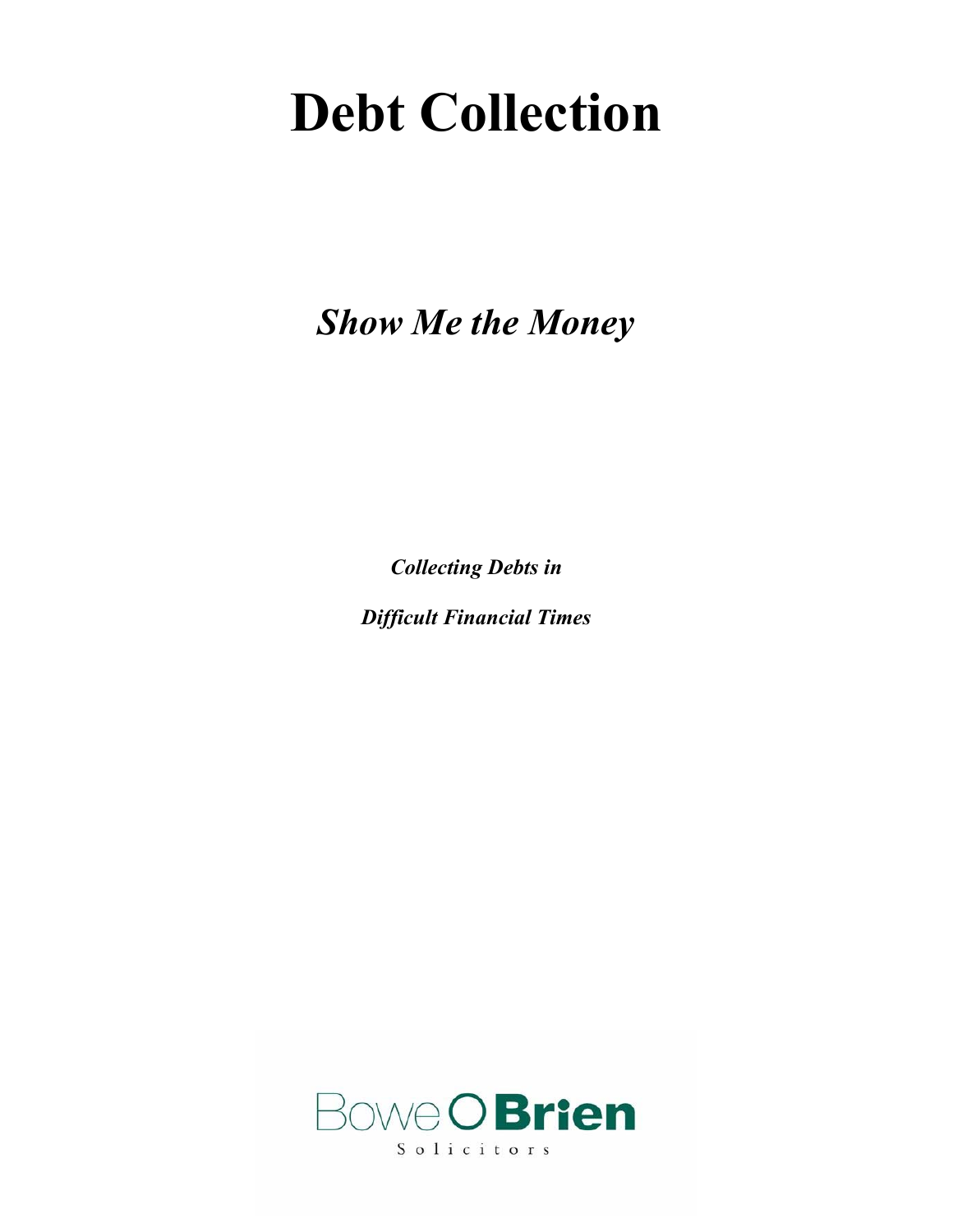# *Show Me the Money*

## **Collecting Debts - Are you happy to fund someone else's lifestyle or business?**

#### **Easy does not do it!**

In these difficult financial times, individuals and businesses alike are more acutely aware of the need to collect monies due to them and to do so in a stricter time scale than before. In Ireland we have a history of being lenient when it comes to money collection. We favour issuing umpteen letters and telephone calls from our accounts department even when the debt is way beyond stated credit terms, rather than strictly adhering to terms and issuing timely instructions to solicitors. Not any longer. The fast changing economic scene has made everybody sit up with a jolt and realise that the relaxed approach to collecting overdue debts has to be replaced by a smarter, stricter method to ensure survival in this current financial climate.

#### **Take action**

Many businesses are now finding that a timely letter from a solicitor can yield far better results than months of gentle prodding by the creditor. Sometimes this is all it takes for the debtor to realise that the creditor is indeed serious about collecting money due and this generally encourages earlier settlement. If not, the Court procedure commences, resulting ultimately in judgment being obtained and enforced in various ways by the creditor.

#### **Heads in the sand…. or in the clouds?**

Debtors generally fall into three categories; those who dispute that the amount is due at all, those who admit they owe the money but just will not pay it and those who admit they owe the money but simply do not have the means to pay. The debtor who, regardless of category, decides to stick his/her head in the sand will fare the worst. Given the plethora of enforcement options available in the Courts, it is of the utmost importance that Court proceedings are not ignored by debtors. Such proceedings should be dealt with promptly with the correct legal advice and in a manner geared to achieve a positive result with the least pain for all involved.

#### **Benefits**

And what are the benefits to the creditor in promptly handing matters over to their solicitor? It frees up management time for more positive activities. As the creditor's "no-nonsense" reputation spreads and it becomes clear that endless promises will not work, monies due are paid more quickly. In addition the real problem is identified quicker: whether it is a temporary difficulty for a good customer where an arrangement is appropriate or just a bad customer that you need to pursue. Further, by handing matters over to your solicitor without delay, you are more likely to "get ahead of the queue", if the particular debtor owes money to others as well. In next weeks article we will outline what is involved when you ask your solicitor to issue proceedings for the recovery of a debt owed to you.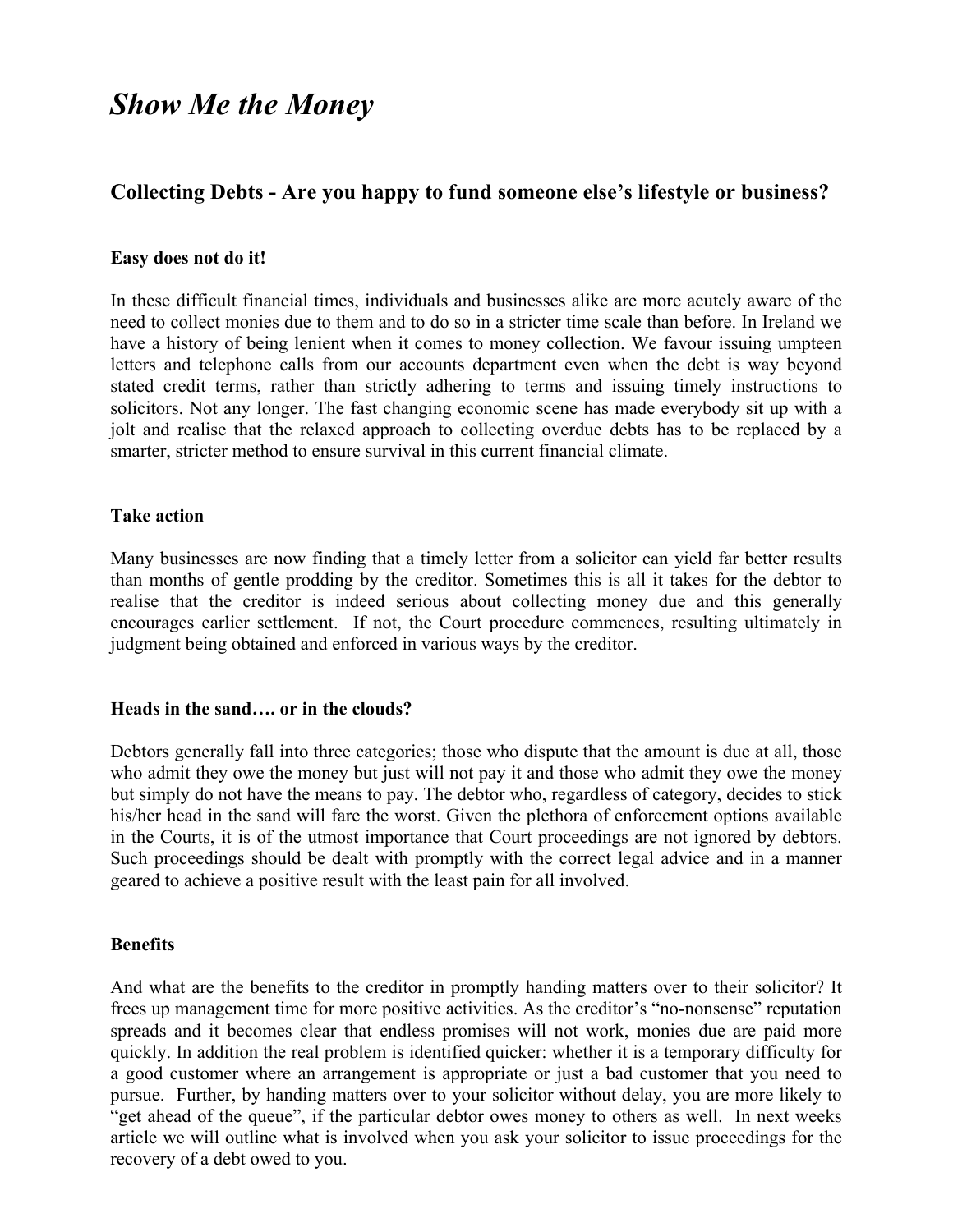# **Collecting Debts - The First Steps to Recovery**

In this chapter we will look at what is involved once you have decided to pass your debts to a solicitor for collection.

#### **Accurate Instructions**

You will need to give accurate and detailed instructions to your solicitor who will then send a formal demand in writing to the debtor giving seven days within which to pay. If this yields no response, legal proceedings are commenced.

#### **Size does Matter - Which Court?**

The Court jurisdiction in which the case will be taken will depend on the size of the debt  $-$  the District Court deals with debts up to  $\epsilon$ 6,348, the Circuit Court deals with debts between  $\epsilon$ 6,348 and  $\epsilon$ 38,092 and the High Court deals with amounts upward of  $\epsilon$ 38,092. The proceedings brought for the collection of a debt are known as "summary" proceedings. The aim is to obtain Judgment against the person who owes the debt, the debtor, in the relevant court office based on an Affidavit (a sworn statement) of Debt. There will not be an actual Court hearing unless the case is defended by the debtor.

#### **Judgment Day at the Office of the Court**

Once the Court proceedings have been issued and served in the appropriate manner and the requisite period of time for the debtor to pay up has passed, an application is made to the Court office for Judgment and draft judgement papers are submitted. The Court will check the papers and once satisfied, they will issue the Judgment Order against the debtor. On the date that Judgment is given, the Court will also apply interest on the sum due, currently at a rate of 8% per annum. Judgments take approximately one to two months to issue from the District and Circuit Courts and generally two to three months to issue from the High Court.

#### **Tying it down - the Business of Payment**

The next stage of the process is getting paid! – In legal terms "enforcing the Judgment" against the debtor. There are many options available to the creditor, depending on whether or not the debtor is a company or an individual. These options include:

- sending the Judgment to the Sheriff's Office for collection of money or goods to the value of the debt,
- registering the Judgment in the High Court Central Office and having it subsequently published in a trade gazette,
- registering the Judgment as a Mortgage over the debtor's property,
- obtaining an Instalment Order (this option is not available against a Company) for repayment of the debt with an option for the committal (imprisonment) of the debtor in default of agreed repayments, and
- petitioning for the Winding Up of a Company or Bankruptcy of an individual.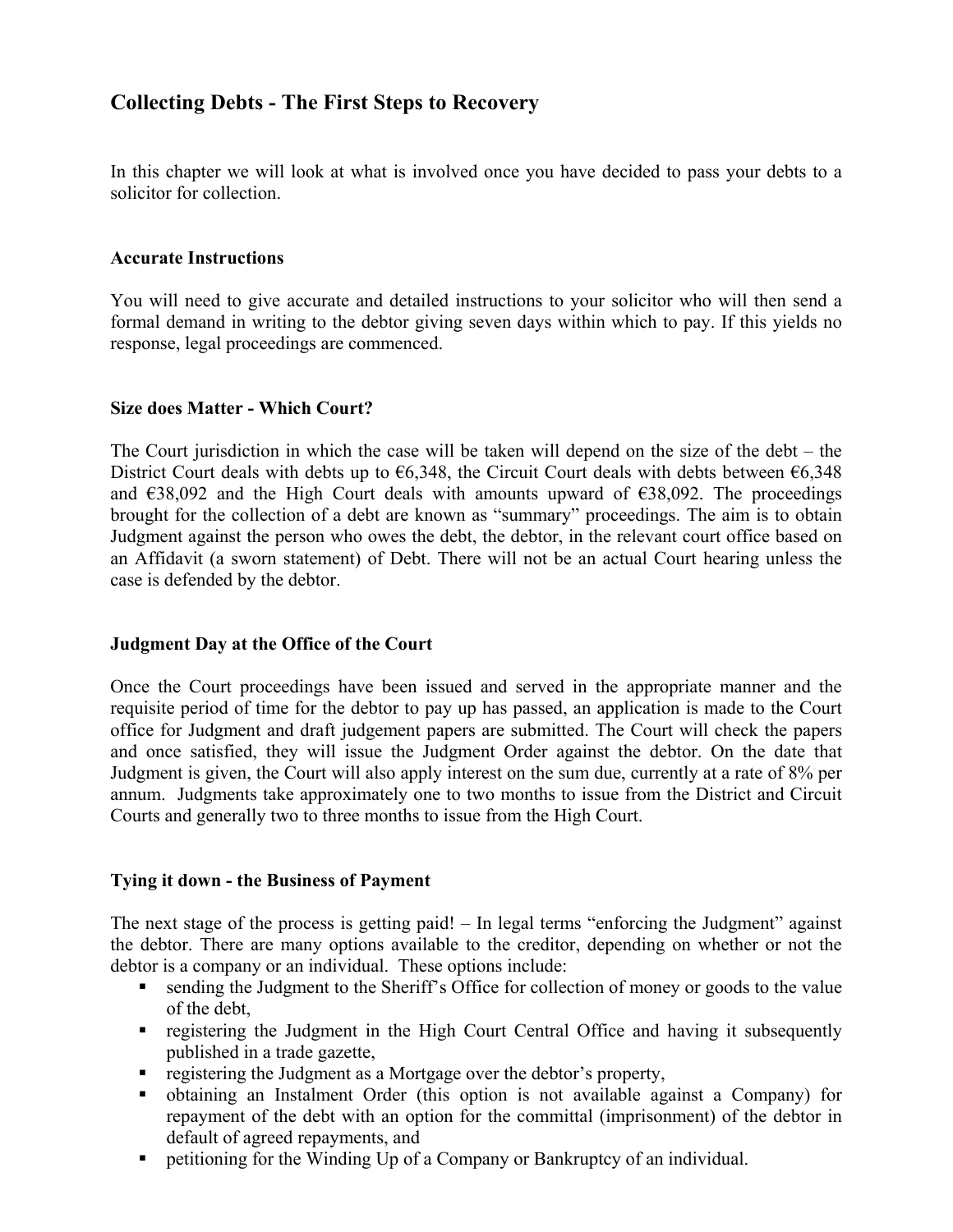## **Collecting Debts – Daze of Judgments**

In the last chapter, we covered the steps leading to Judgment against the debtor and touched on the various ways of getting payment - "enforcement options" available once Judgment is received. We will now examine these enforcement options:-

#### **Saddle up and pull out the whip?**

The Sheriff is an Officer of the Court who is entitled to collect cash or seize goods from the debtor which can be sold to realise funds for the payment of the debt. Recovery of a debt through the Sheriff's Office is a cost effective method of recovering debts, particularly those of relatively low value. This method has the advantage that a member of the Sheriff's staff actually calls on the debtor personally and this can be enough to prompt the debtor to pay. Quite often, the Sheriff will enter into an agreed repayment schedule with the debtor. However, it can be a slow affair and in unsuccessful cases, the Sheriff will return the Judgment to the creditor when the debtor fails to pay and where the Sheriff is of the opinion that the debtor has no goods which can be seized.

#### **Who's got a good record? – Registration of Judgment**

Registering a Judgment in the Central Office of the High Court with subsequent publication in a Trade Gazette, usually "Stubbs", is often an effective method of securing payment of a debt, particularly if the debtor is still trading. The Central Office Register is open for public inspection and the Gazettes are circulated nationwide in trade circles and provide unwanted exposure from the debtor's point of view.

#### **Whose Property now? - Registering a Judgment Mortgage**

In this option your solicitor will make enquiries in the Property Registration Authority and Registry of Deeds to see if the debtor owns any property and if so, your Judgment can be registered as a charge over the debtor's property without the consent of the debtor. If there are other charges already registered e.g. a mortgage for a Bank or County Council loan or other judgments registered before yours, your Judgment lines up behind them. If however there are no other charges registered, then your judgment is secured against the property for payment. It becomes a Judgement Mortgage. The Judgment Mortgage remains valid for twelve years (though it must be re-registered every five years) and during this time if the debtor either re-mortgages or sells the property, all registered charges will have to be paid off, starting with the first that was registered. Whilst the Judgment Mortgage may take time to secure payment, it should be noted that it can be used in conjunction with the other enforcement options. Furthermore, if the size of your debt and the value of the property make it worthwhile, you can take further proceedings to force a sale of the property in order to have your bill paid.